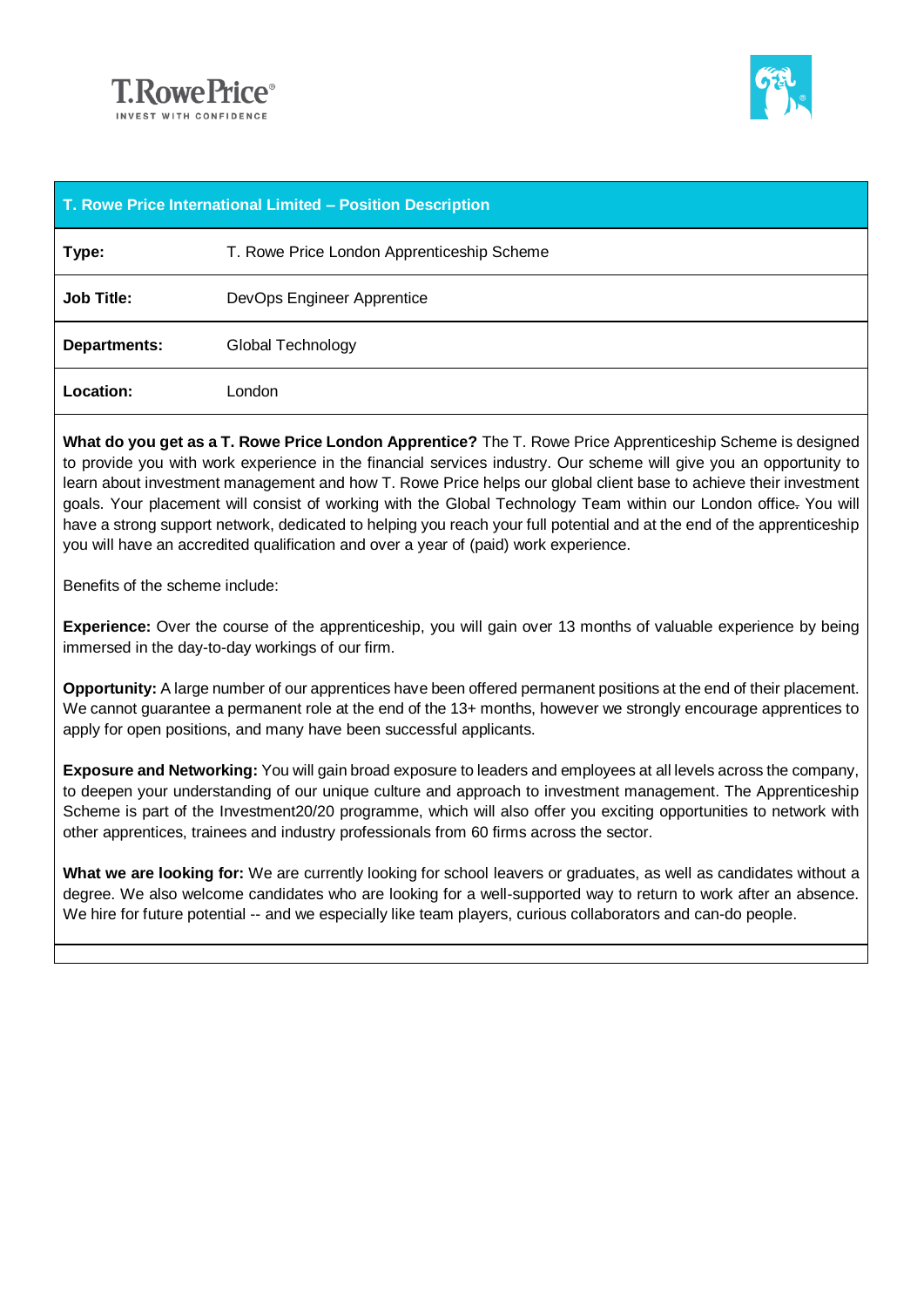



## **DEPARTMENT SUMMARIES**

**Global Technology (Developer Services):** The Global Technology team designs, develops and maintains a variety of software applications and services which support our clients, sales, and marketing teams.

**Standard/Qualification: Level 4 DevOps Engineer** 

**Minimum Duration of Apprenticeship:** 13+ months

### **Role and Responsibilities Overview:**

Developer Services provide software tools and capabilities to the T. Rowe Price application development community. We provide an automated, standardized and reliable way to get software application changes (code) written in many different languages to the cloud production environment as quickly as possible. Our job is to automate everything away to reduce the friction between taking a business idea through the software design, engineering, test, deploy and release cycle to production as quickly and reliably as possible, while meeting all the software regulatory requirements a financial services company has to follow.

### **The apprentice will gain experience and an understanding of the following areas:**

This apprenticeship starts with a Development Boot Camp to get up and running with the tools and context required. Working as part of a software engineering team that takes ownership for what they deliver to their global customers. The complete Software development lifecycle and how to translate business ideas into a software application. Learn about a broad range of software testing practices, software & service support and software product management. Learn new programming languages and associated software development tools.

### **The apprentice will spend time in the following teams:**

Software Engineering Team Site Reliability Engineering Software Developer Engineering Test Team Software Product Management Team

#### **The tasks the apprentice will carry out as part of a team include:**

Design write and test software to automate processes that serve a specific business need. Identify and implement improvements to existing applications. Provide first class customer support for our services, analyse and help solve issues raised. Understand the basics of the Software Development Life Cycle and design and write new features.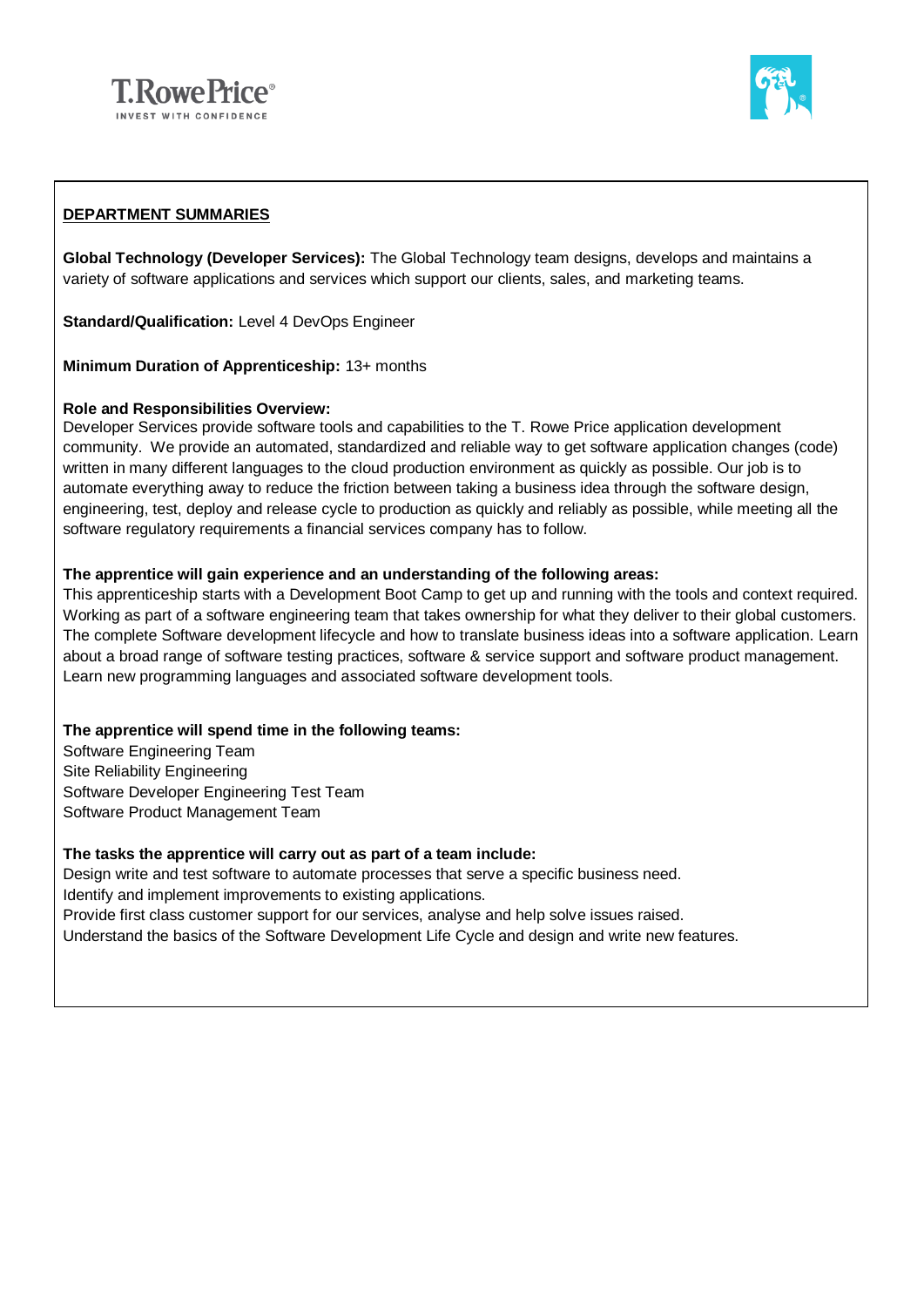

## **APPRENTICESHIP OVERVIEW**

The **T. Rowe Price Apprenticeship Scheme,** a London-based initiative**,** forms part of our Corporate Responsibility strategy. We aim to focus on local unemployment by working in collaboration with our charity partner, the East London Business Alliance (ELBA) and Investment20/20 to source candidates. The scheme this year offers a role based in our London office, near Bank Tube Station. based in our London office, near Bank Tube Station. Candidates will be supported in a number of ways, including our commitment to offer the London Living Wage (LLW) for all positions, supported learning throughout the scheme and a host of benefits attached to the opportunity.

## **FIRM OVERVIEW**

We are a global asset management firm -- our purpose is to help people save and invest their money. We are based in America and have offices in 16 locations around the world, including Central London. We employ over 7,100 people worldwide and are committed to attracting, developing and retaining talented and diverse employees.

Money matters are quite personal. Money can be used to make great changes in our lives, and in society overall. Alternatively, money troubles can cause great turmoil. We seek to provide greater access to investments and investing practices which help people navigate money issues and make more informed decisions.

We think it's important to leave a positive mark on the world, and we're looking for people who feel the same. We are a commission-free company where values such as teamwork, collaboration and trust are rewarded.

As of 30 September 2021, T. Rowe Price has more than USD \$1.61 trillion in assets under management and serves clients in more than 50 countries worldwide.

For more information about the Firm, please visit [http://www.troweprice.com](http://www.troweprice.com/) or *[www.troweprice.com/institutional](http://www.troweprice.com/institutional)*

We are currently looking for candidates who are interested in embarking on a fantastic career with T. Rowe Price

# **PERSONAL ATTRIBUTES / SKILLS / QUALIFICATIONS**

We are interested in hearing from candidates from a variety of backgrounds who can demonstrate a passion for technology and keen to learn about new developments, tools and trends in the sector.

Outlined below are some of the typical attributes that we look for in our apprentices:

- Good verbal and written communication skills
- Self-motivated with a strong work ethic
- Good organisational skills and attention to detail
- Presentable and professional at all times
- Enthusiastic and willing to contribute ideas
- Keenness to learn and adapt in a constantly changing environment
- **•** commitment to undertake further study for any relevant industry qualifications

We are looking for candidates who have studied to A Level or BTEC Level 3 Standard and can demonstrate a passion for up to date technologies through portfolios or projects. We are looking for candidates who have programmed/scripted at any level, in any language.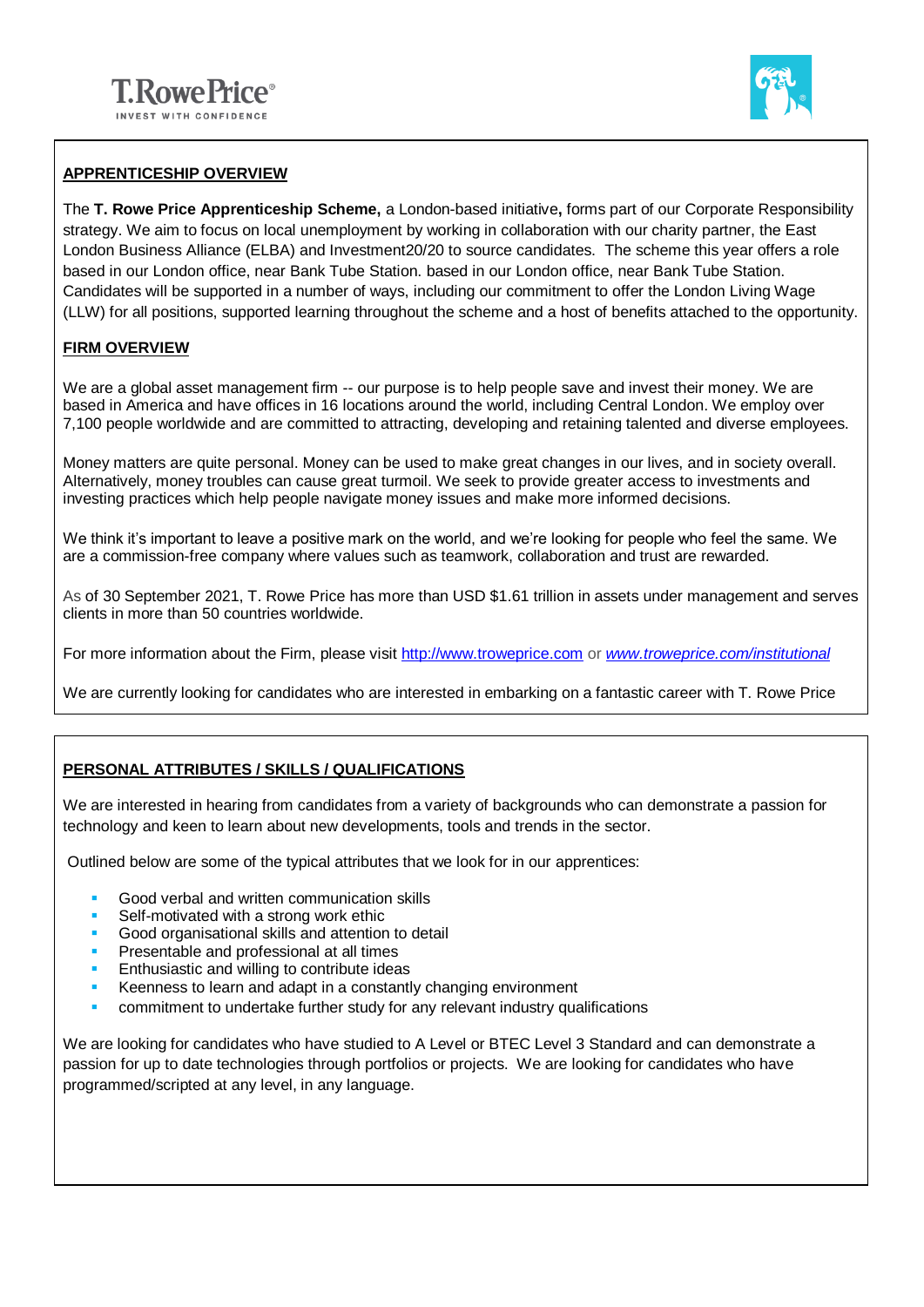



# **ELIGIBILITY**

### **To be eligible to apply for this position candidates must meet the following criteria:**

- **Aged 18 years or over by 1st April**
- Possess 5 GCSE's A-C or equivalent (including Math and English)
- Willing to travel to Bank Station in central London
- Willing to commit to a 13 month+ apprenticeship

## **ADDITIONAL BENEFITS**

**The employer will offer the following additional benefits to the successful candidates:**

- **Fully funded accredited learning**
- Up to £300 clothing allowance
- **Travel allowance to cover the cost of travel for the first month**
- **An assigned mentor throughout the duration of your apprenticeship**

## **HOW TO APPLY**

Please be aware that all applications will be managed by The East London Business Alliance (ELBA), T. Rowe Price's approved recruitment partner. All communication from this point onward will be directly from the ELBA Employment team.

Please let the team at ELBA know if you have a disability, condition or difference that may require some adaptations.

### **APPLICATION PROCESS:**

To apply:

- Send an email attaching your CV with subject line T. Rowe Price DevOps Engineer Apprentice application to [adebowale.otubanjo@elba-1.org.uk](mailto:adebowale.otubanjo@elba-1.org.uk)
- You will be sent an email inviting to take part in 3 short online tests for Numeracy, Literacy and General Aptitude.
- Successful candidates will be invited to send in a cover letter. You will be asked to "Tell us why you are applying to be a DevOps Engineer Apprentice at T. Rowe Price and what skills you can bring to the role?" in 300 words.
- ELBA will introduce you to Makers Academy to complete their assessment stage.
- The Makers Academy assessment will include an application form, tasks designed to test your ability to problem-solving independently, computer coding tasks and an interview with representatives from their organisation. The Makers Academy assessment will require some dedicated time.
- If you successfully complete the Makers Academy assessment you will be for the final assessment stage at T. Rowe Price.
- There will then be an Assessment Centre hosted by ELBA and T. Rowe Price.
- Short-listed candidates will then have a second interview with managers from T. Rowe Price.